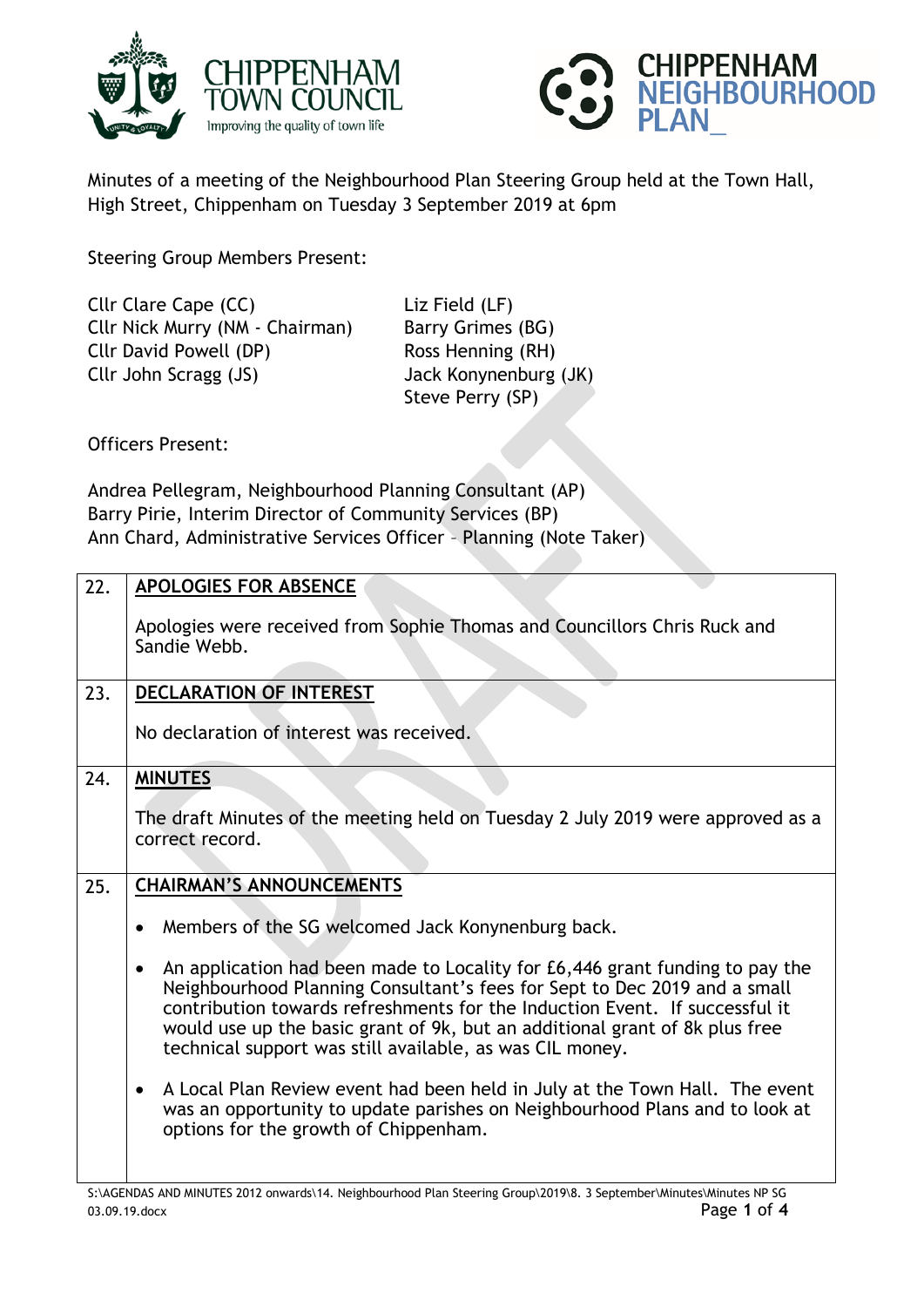|     | Salisbury and Trowbridge applications for funding from the Government's<br>$\bullet$<br>Future High Street Fund had been progressed to the next stage, but it seems<br>that Chippenham's bid had been unsuccessful. The Chairman would look into<br>the reasons for this.                                                                                                                                                                                                                                                                                                                                                                                                                                     |
|-----|---------------------------------------------------------------------------------------------------------------------------------------------------------------------------------------------------------------------------------------------------------------------------------------------------------------------------------------------------------------------------------------------------------------------------------------------------------------------------------------------------------------------------------------------------------------------------------------------------------------------------------------------------------------------------------------------------------------|
| 26. | <b>AGENDA FOR INDUCTION EVENT</b>                                                                                                                                                                                                                                                                                                                                                                                                                                                                                                                                                                                                                                                                             |
|     | Councillors considered an agenda for the Topic Group Induction Event.                                                                                                                                                                                                                                                                                                                                                                                                                                                                                                                                                                                                                                         |
|     | AP encouraged all TG chairs to keep referring to the flowchart in the Handbook.<br>AP/AC would attend first meetings of each TG. AP stressed that the NP policies<br>would provide specific, local detail. It was confirmed that TG meetings could be<br>held anywhere. With regard to the scope for TGs to make changes to topics, AP<br>said that following public consultation, surveys and working sessions to confirm<br>what the responses meant, she was confident that the TGs were covering the<br>correct topics. AP stressed that TGs represent the community and are not about<br>personal agendas. Although there may be some scope to refine the topics, they<br>should not put the NP as risk. |
|     | <b>Actions:</b><br>AC to amend the duration of his section between 10.35 and 10.50 as the<br>individual sections do not match the times.<br>A Q&A section to be added after refreshments.<br>$\bullet$<br>AC to look into whether any rooms at the Town Hall could be made available<br>$\bullet$<br>for TG meetings.                                                                                                                                                                                                                                                                                                                                                                                         |
| 27. | AGENDA FOR TOPIC GROUP FIRST MEETINGS                                                                                                                                                                                                                                                                                                                                                                                                                                                                                                                                                                                                                                                                         |
|     | Councillors considered an agenda which could be used at Topic Group First<br>Meetings.                                                                                                                                                                                                                                                                                                                                                                                                                                                                                                                                                                                                                        |
|     | It was suggested that all TG members introduce themselves at the first meeting.<br>AP reminded SG members that they had to work with adopted policies but also<br>take into account emerging policies and work closely with Wiltshire Council. It<br>was confirmed that someone could be co-opted onto a TG for a specific reason<br>but that new members could not be appointed.                                                                                                                                                                                                                                                                                                                             |
|     | AP advised that a community survey may need to be conducted at this point<br>which would mean a large amount of work and she recommended using<br>Community First Oxford. There had been offers of help from renewable energy<br>sources and Historic England. AP suggested that Enzygo could provide technical<br>help at reasonable prices and that AECOM could carry out technical surveys at no<br>cost.                                                                                                                                                                                                                                                                                                  |
|     | AP suggested that rather than TGs collaborating with other TGs, they should come<br>together to decide how best to handle data. It was suggested that a<br>representative sample of the population could be assembled to answer questions.<br>Professional advice would need to be sought to ensure it was statistically viable.<br>It was agreed that this could be looked at in November.                                                                                                                                                                                                                                                                                                                   |
|     | NM suggested that some additional wording be added to the agenda and he would<br>liaise with AC on this.                                                                                                                                                                                                                                                                                                                                                                                                                                                                                                                                                                                                      |
|     | <b>Action:</b> AC to liaise with NM on additional wording needed.                                                                                                                                                                                                                                                                                                                                                                                                                                                                                                                                                                                                                                             |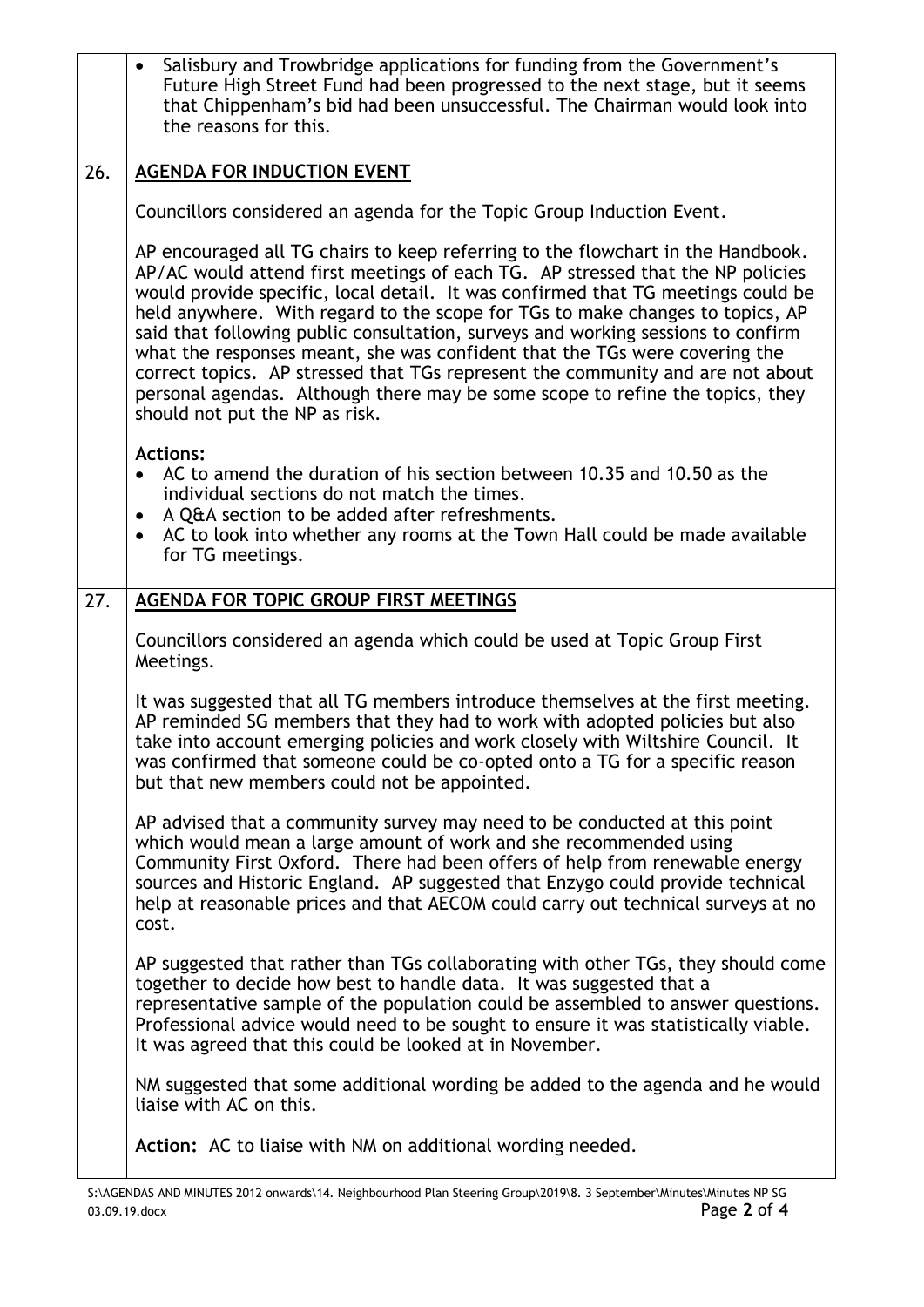| 28. | TOPIC GROUP EVIDENCE PROFORMA                                                                                                                                                                                                                                                                                                                                                                                                                                                                                                                                                                                                                                                                                                                                                                                                                                                                                                                    |
|-----|--------------------------------------------------------------------------------------------------------------------------------------------------------------------------------------------------------------------------------------------------------------------------------------------------------------------------------------------------------------------------------------------------------------------------------------------------------------------------------------------------------------------------------------------------------------------------------------------------------------------------------------------------------------------------------------------------------------------------------------------------------------------------------------------------------------------------------------------------------------------------------------------------------------------------------------------------|
|     | Councillors considered the Topic Group Evidence Proforma.                                                                                                                                                                                                                                                                                                                                                                                                                                                                                                                                                                                                                                                                                                                                                                                                                                                                                        |
|     | AP explained that this form would take approx. 6 months to complete and<br>suggested that TGs fill it in as they go along. TG Chairmen would be responsible<br>for deciding who completes the form. AP suggested that dictation software could<br>be downloaded on phones to help with this. She ran through each section of the<br>proforma. With regard to no. 4, AP advised that TGs needed to remember that<br>'views' and 'needs' are different and that proper evidence would be needed. She<br>added that any information which was more than 5 years old was considered out<br>of date. She recommended using Wiltshire Council's website for up to date<br>information. Information under no. 5 would be used as evidence in the NP. With<br>regard to no. 6 AP explained that the policy has to be deliverable and sometimes<br>extras which are not material to the planning system need to be included to make<br>the policy viable. |
| 29. | <b>TOPIC GROUP MEMBER HANDBOOK</b>                                                                                                                                                                                                                                                                                                                                                                                                                                                                                                                                                                                                                                                                                                                                                                                                                                                                                                               |
|     | Councillors considered the Topic Group Member Handbook.                                                                                                                                                                                                                                                                                                                                                                                                                                                                                                                                                                                                                                                                                                                                                                                                                                                                                          |
|     | Action: AC to provide paper copies of Handbook for Chairmen of TGs in advance<br>of the Induction event.                                                                                                                                                                                                                                                                                                                                                                                                                                                                                                                                                                                                                                                                                                                                                                                                                                         |
| 30. | <b>FILE STORAGE</b>                                                                                                                                                                                                                                                                                                                                                                                                                                                                                                                                                                                                                                                                                                                                                                                                                                                                                                                              |
|     | Councillors considered a report outlining 3 options for file storage. Option 3 had<br>been recommended by AC.                                                                                                                                                                                                                                                                                                                                                                                                                                                                                                                                                                                                                                                                                                                                                                                                                                    |
|     | AP stressed that it was important to keep track of documents. BG recommended<br>using Google Drive which was very accessible, easy to use and storage was free<br>for up to 15GB. SP added that Box Enterprise was also worth considering. AP<br>suggested that both BG and SP look into the cost of each storage option and<br>added that the Locality grant might cover costs.                                                                                                                                                                                                                                                                                                                                                                                                                                                                                                                                                                 |
|     | After considerable discussion on the merits of the different options, NM proposed<br>that the recommendation in the report be rejected and AC be asked to look again<br>at option 2. He added that version control was a must. It was suggested that a<br>short session on how to use the chosen storage option could be given at the<br>Induction event. It was agreed that AC would produce written guidance on the<br>chosen option. Each TG would be responsible for recording information and it<br>was suggested that it be made a rule that documents should not be sent by email.                                                                                                                                                                                                                                                                                                                                                        |
|     | BG gave a demonstration on the use of Trello. He explained that if used, TG<br>members would be sent an email inviting them to join and set up an on-line<br>account and password to enable them to access the website. A person in each<br>group would need to be responsible for keeping data up to date. There was a<br>free version available and a training session could be arranged. It was a good way<br>of reducing the amount of emails being sent. He explained that Google<br>documents can be accessed via Trello using links. It was agreed Trello should be<br>trialled as a tool for all TGs and a simple crib sheet be provided.                                                                                                                                                                                                                                                                                                |
|     |                                                                                                                                                                                                                                                                                                                                                                                                                                                                                                                                                                                                                                                                                                                                                                                                                                                                                                                                                  |